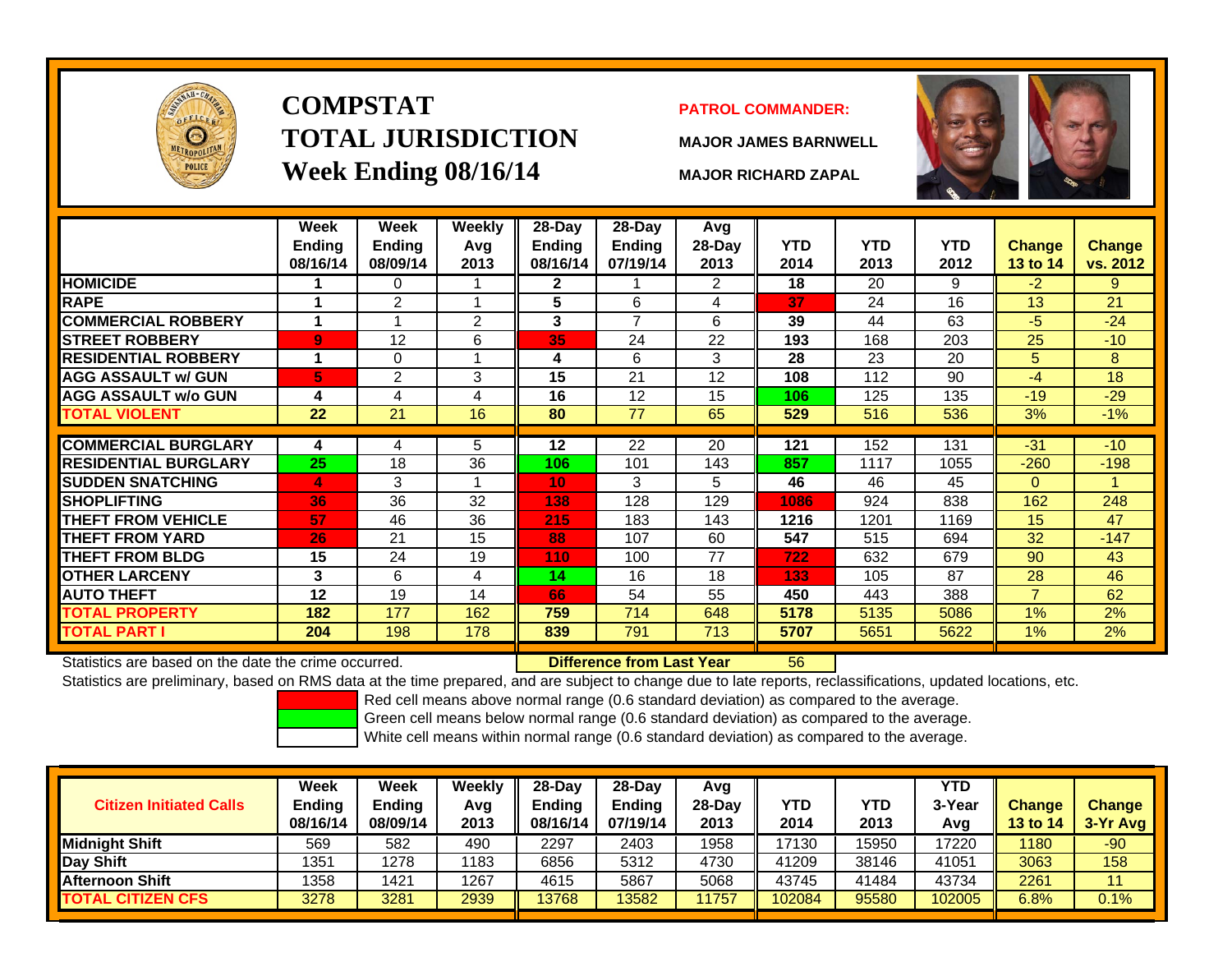

# **COMPSTATWEST CHATHAM PRECINCTWeek Ending 08/16/14**

**PRECINCT COMMANDER:**



**CAPT. CHARLES HALL**

|                             | Week<br><b>Endina</b><br>08/16/14 | Week<br><b>Ending</b><br>08/09/14 | <b>Weekly</b><br>Avq<br>2013 | $28-Day$<br>Ending<br>08/16/14 | 28-Day<br><b>Ending</b><br>07/19/14 | Avg<br>28-Day<br>2013 | <b>YTD</b><br>2014 | <b>YTD</b><br>2013 | <b>YTD</b><br>2012 | <b>Change</b><br>13 to 14 | Change<br>vs. 2012 |
|-----------------------------|-----------------------------------|-----------------------------------|------------------------------|--------------------------------|-------------------------------------|-----------------------|--------------------|--------------------|--------------------|---------------------------|--------------------|
| <b>HOMICIDE</b>             |                                   | 0                                 | 0                            |                                | 0                                   | 0                     |                    | 2                  | 0                  | $-1$                      |                    |
| <b>RAPE</b>                 | $\bf{0}$                          |                                   | 0                            | $\mathbf{2}$                   | 2                                   |                       | 10                 | 6                  | 4                  | 4                         | 6                  |
| <b>COMMERCIAL ROBBERY</b>   | $\bf{0}$                          | $\Omega$                          | $\Omega$                     | $\bf{0}$                       |                                     |                       | 5                  | 4                  | 14                 | 1                         | $-9$               |
| <b>STREET ROBBERY</b>       | $\bf{0}$                          | 4                                 | 0                            | 6                              | 3                                   | 2                     | 19                 | 16                 | 27                 | 3                         | $-8$               |
| <b>RESIDENTIAL ROBBERY</b>  | $\bf{0}$                          | $\Omega$                          | 0                            | $\bf{0}$                       |                                     |                       | 8                  | 5                  |                    | 3                         | $\overline{7}$     |
| <b>AGG ASSAULT w/ GUN</b>   | $\bf{0}$                          |                                   | 0                            |                                | 2                                   |                       | 9                  | 11                 | 10                 | $-2$                      | $-1$               |
| <b>AGG ASSAULT w/o GUN</b>  | 0                                 | 0                                 |                              |                                | $\Omega$                            | 3                     | 12                 | 22                 | 21                 | $-10$                     | $-9$               |
| <b>TOTAL VIOLENT</b>        | 1                                 | 6                                 | $\overline{2}$               | 11                             | 9                                   | 8                     | 64                 | 66                 | 77                 | $-3%$                     | $-17%$             |
|                             |                                   |                                   |                              |                                |                                     |                       |                    |                    |                    |                           |                    |
| <b>COMMERCIAL BURGLARY</b>  | 2                                 | $\Omega$                          |                              | 3                              |                                     | 2                     | 27                 | 20                 | 14                 | 7                         | 13                 |
| <b>RESIDENTIAL BURGLARY</b> | 4                                 | $\overline{2}$                    | 6                            | 17                             | 28                                  | 25                    | 160                | 188                | 166                | $-28$                     | $-6$               |
| <b>SUDDEN SNATCHING</b>     | $\bf{0}$                          | 0                                 | 0                            |                                |                                     | $\Omega$              | 4                  | 0                  | 6                  | 4                         | $-2$               |
| <b>SHOPLIFTING</b>          | 4                                 | 4                                 | 3                            | 13                             | 33                                  | 12                    | 165                | 90                 | 75                 | 75                        | 90                 |
| <b>THEFT FROM VEHICLE</b>   | $\mathbf{2}$                      | 3                                 | 5                            | 18                             | 23                                  | 21                    | 187                | 165                | 152                | 22                        | 35                 |
| <b>THEFT FROM YARD</b>      | 4                                 | $\overline{2}$                    | 2                            | 12                             | 14                                  | 8                     | 87                 | 65                 | 110                | 22                        | $-23$              |
| <b>THEFT FROM BLDG</b>      |                                   | 3                                 | 3                            | 12                             | 15                                  | 11                    | 123                | 82                 | 112                | 41                        | 11                 |
| <b>OTHER LARCENY</b>        | $\bf{0}$                          | 0                                 |                              |                                |                                     | 2                     | 21                 | 8                  | 16                 | 13                        | 5                  |
| <b>AUTO THEFT</b>           | 3                                 | 2                                 | 2                            | 15                             | 11                                  | 9                     | 85                 | 63                 | 53                 | 22                        | 32                 |
| <b>TOTAL PROPERTY</b>       | 20                                | 16                                | 23                           | 92                             | 133                                 | 91                    | 859                | 681                | 704                | 26%                       | 22%                |
| TOTAL PART I                | 21                                | 22                                | 25                           | 103                            | 142                                 | 99                    | 923                | 747                | 781                | 24%                       | 18%                |

Statistics are based on the date the crime occurred. **Difference from Last Year** 

176

Statistics are preliminary, based on RMS data at the time prepared, and are subject to change due to late reports, reclassifications, updated locations, etc.

Red cell means above normal range (0.6 standard deviation) as compared to the average.

Green cell means below normal range (0.6 standard deviation) as compared to the average.

| <b>Citizen Initiated Calls</b> | Week<br><b>Ending</b><br>08/16/14 | Week<br><b>Ending</b><br>08/09/14 | Weekly<br>Avg<br>2013 | $28-Day$<br><b>Ending</b><br>08/16/14 | 28-Dav<br><b>Ending</b><br>07/19/14 | Avg<br>28-Day<br>2013 | YTD<br>2014 | YTD<br>2013 | YTD<br>3-Year<br>Avg | <b>Change</b><br>13 to 14 | <b>Change</b><br>3-Yr Avg |
|--------------------------------|-----------------------------------|-----------------------------------|-----------------------|---------------------------------------|-------------------------------------|-----------------------|-------------|-------------|----------------------|---------------------------|---------------------------|
| <b>Midniaht Shift</b>          | 111                               | 120                               | 97                    | 462                                   | 431                                 | 389                   | 3397        | 3130        | 3423                 | 267                       | $-26$                     |
| Day Shift                      | 282                               | 230                               | 242                   | 2686                                  | 113                                 | 967                   | 8438        | 7860        | 8323                 | 578                       | 115                       |
| <b>Afternoon Shift</b>         | 292                               | 299                               | 259                   | 1187                                  | 1121                                | 1036                  | 9191        | 8456        | 8960                 | 735                       | 231                       |
| <b>TOTAL CITIZEN CFS</b>       | 685                               | 685                               | 598                   | 4335                                  | 2665                                | 2392                  | 21026       | 19446       | 20706                | 8.1%                      | .5%                       |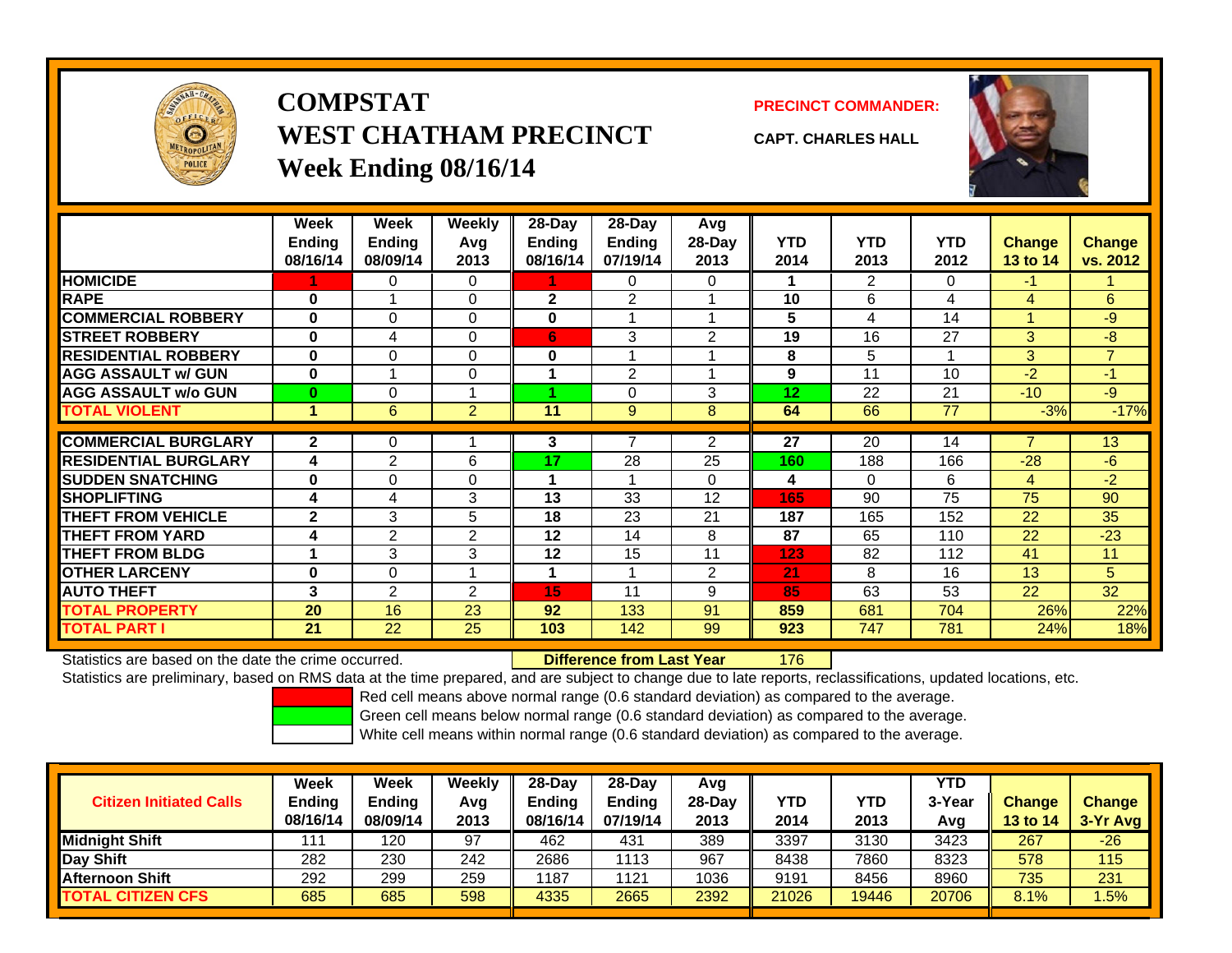

# **COMPSTATDOWNTOWN PRECINCTWeek Ending 08/16/14**

**PRECINCT COMMANDER:**

**CAPT. BEN HERRON**



|                             | Week           | Week           | <b>Weekly</b>  | 28-Day        | 28-Day         | Avg    |            |                |            |                 |                |
|-----------------------------|----------------|----------------|----------------|---------------|----------------|--------|------------|----------------|------------|-----------------|----------------|
|                             | <b>Ending</b>  | <b>Ending</b>  | Avg            | <b>Ending</b> | <b>Ending</b>  | 28-Day | <b>YTD</b> | <b>YTD</b>     | <b>YTD</b> | <b>Change</b>   | Change         |
|                             | 08/16/14       | 08/09/14       | 2013           | 08/16/14      | 07/19/14       | 2013   | 2014       | 2013           | 2012       | <b>13 to 14</b> | vs. 2012       |
| <b>HOMICIDE</b>             | 0              | 0              | 0              | $\bf{0}$      | 0              |        | 2.         | $\overline{7}$ | 2          | $-5$            | 0              |
| <b>RAPE</b>                 | $\bf{0}$       | 0              | 0              | $\bf{0}$      | $\overline{2}$ |        | 6          | 6              | 4          | $\Omega$        | $\overline{2}$ |
| <b>COMMERCIAL ROBBERY</b>   | $\bf{0}$       | 0              | 0              | $\bf{0}$      | 0              |        | 4          | 8              | 6          | $-4$            | $-2$           |
| <b>STREET ROBBERY</b>       | $\mathbf{2}$   | 3              | $\overline{2}$ | 9             | 9              | 8      | 48         | 64             | 62         | $-16$           | $-14$          |
| <b>RESIDENTIAL ROBBERY</b>  | $\bf{0}$       | 0              | $\Omega$       | $\bf{0}$      |                |        |            | 5              | 4          | $-4$            | $-3$           |
| <b>AGG ASSAULT w/ GUN</b>   |                | $\Omega$       |                | $\mathbf{2}$  | 6              | 3      | 21         | 29             | 15         | -8              | 6              |
| <b>AGG ASSAULT w/o GUN</b>  | 4              |                |                | 5             | $\overline{2}$ | 4      | 28         | 27             | 41         |                 | $-13$          |
| <b>TOTAL VIOLENT</b>        | $\overline{7}$ | 4              | 4              | 16            | 20             | 18     | 110        | 146            | 134        | $-25%$          | $-18%$         |
| <b>COMMERCIAL BURGLARY</b>  |                |                |                | 3             | $\overline{2}$ | 3      | 22         | 17             | 20         |                 | $\overline{2}$ |
|                             | 0              |                |                |               |                |        |            |                |            | 5.              |                |
| <b>RESIDENTIAL BURGLARY</b> | 3              | 2              | 3              | 9             | 5              | 13     | 67         | 110            | 99         | $-43$           | $-32$          |
| <b>SUDDEN SNATCHING</b>     | $\overline{2}$ | 0              | $\overline{A}$ | 3             |                | 2      | 16         | 25             | 22         | $-9$            | $-6$           |
| <b>SHOPLIFTING</b>          | 3              | $\overline{ }$ | 4              | 16            | 19             | 17     | 146        | 121            | 87         | 25              | 59             |
| <b>THEFT FROM VEHICLE</b>   | 16             | 14             | $\overline{ }$ | 65            | 59             | 29     | 334        | 248            | 231        | 86              | 103            |
| <b>THEFT FROM YARD</b>      | 3              | 6              | 4              | 23            | 29             | 18     | 144        | 166            | 149        | $-22$           | $-5$           |
| <b>THEFT FROM BLDG</b>      | 7              | 6              | 4              | 28            | 24             | 15     | 170        | 115            | 150        | 55              | 20             |
| <b>OTHER LARCENY</b>        |                | 3              |                | 6             | 4              | 4      | 36         | 29             | 17         | $\overline{7}$  | 19             |
| <b>AUTO THEFT</b>           | 4              | 3              | 2              | 14            | 13             | 9      | 82         | 74             | 61         | 8               | 21             |
| <b>TOTAL PROPERTY</b>       | 39             | 42             | 27             | 167           | 156            | 110    | 1017       | 905            | 836        | 12%             | 22%            |
| <b>TOTAL PART I</b>         | 46             | 46             | 32             | 183           | 176            | 128    | 1127       | 1051           | 970        | 7%              | 16%            |

Statistics are based on the date the crime occurred. **Difference from Last Year** 

Statistics are preliminary, based on RMS data at the time prepared, and are subject to change due to late reports, reclassifications, updated locations, etc.

76

Red cell means above normal range (0.6 standard deviation) as compared to the average.

Green cell means below normal range (0.6 standard deviation) as compared to the average.

| <b>Citizen Initiated Calls</b> | <b>Week</b><br><b>Ending</b><br>08/16/14 | <b>Week</b><br><b>Ending</b><br>08/09/14 | Weekly<br>Avg<br>2013 | $28-Day$<br><b>Ending</b><br>08/16/14 | 28-Dav<br><b>Ending</b><br>07/19/14 | Avg<br>28-Dav<br>2013 | YTD<br>2014 | YTD<br>2013 | YTD<br>3-Year<br>Avg | <b>Change</b><br>13 to 14 | <b>Change</b><br>3-Yr Avg |
|--------------------------------|------------------------------------------|------------------------------------------|-----------------------|---------------------------------------|-------------------------------------|-----------------------|-------------|-------------|----------------------|---------------------------|---------------------------|
| <b>Midnight Shift</b>          | 125                                      | 115                                      | 107                   | 468                                   | 490                                 | 428                   | 3760        | 3548        | 3813                 | 212                       | $-53$                     |
| Day Shift                      | 250                                      | 220                                      | 208                   | 939                                   | 927                                 | 832                   | 7157        | 6781        | 7148                 | 376                       | 9                         |
| <b>Afternoon Shift</b>         | 262                                      | 268                                      | 226                   | 1044                                  | 1121                                | 905                   | 7988        | 7485        | 7770                 | 503                       | 218                       |
| <b>TOTAL CITIZEN CFS</b>       | 637                                      | 603                                      | 541                   | 2451                                  | 2538                                | 2165                  | 18905       | 17814       | 18730                | 6.1%                      | 0.9%                      |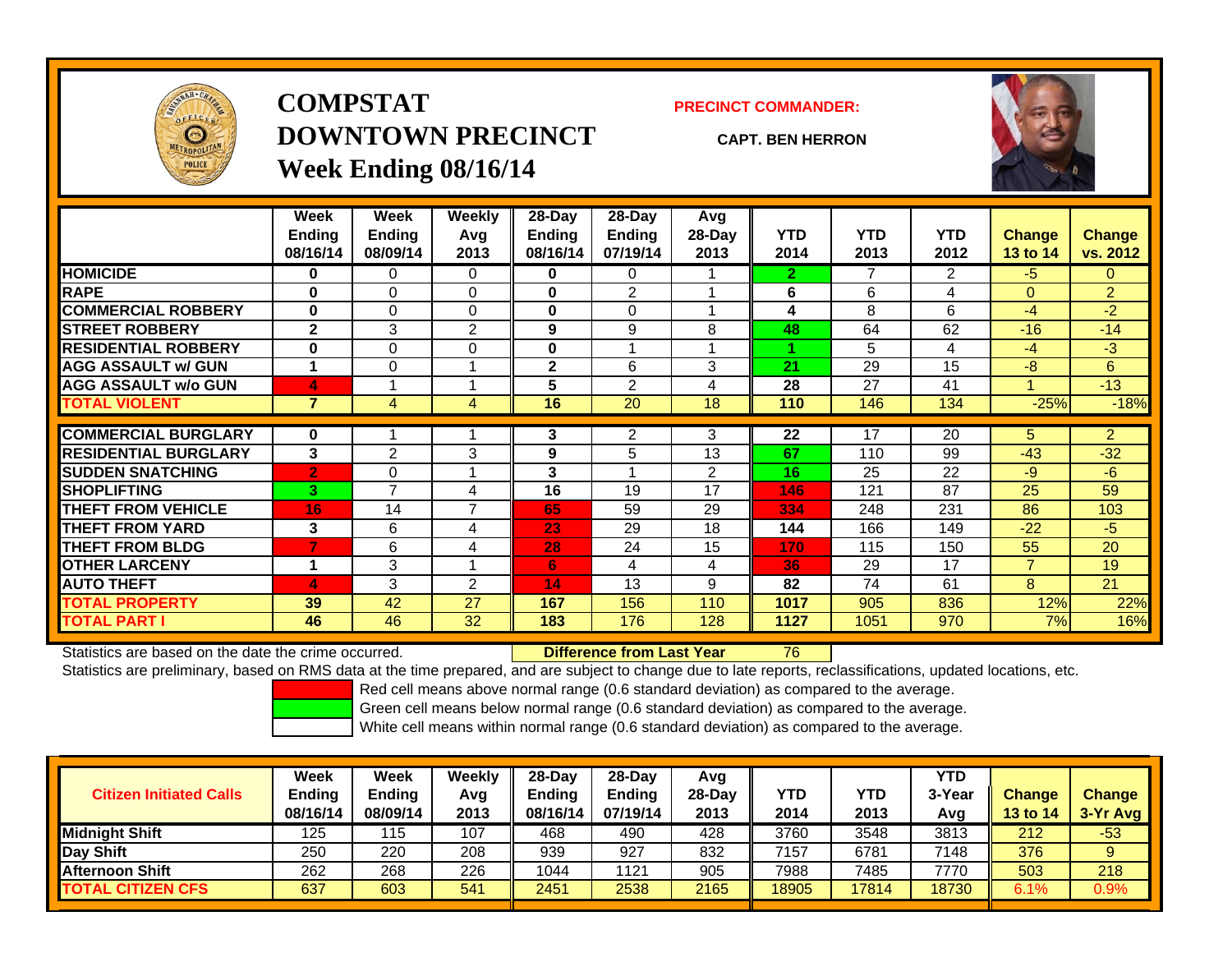

# **COMPSTATCENTRAL PRECINCT CAPT. DEVONN ADAMSWeek Ending 08/16/14**

**PRECINCT COMMANDER:**



|                             | Week           | Week           | <b>Weekly</b>  | $28$ -Day      | 28-Day         | Avg      |            |            |            |                 |                |
|-----------------------------|----------------|----------------|----------------|----------------|----------------|----------|------------|------------|------------|-----------------|----------------|
|                             | <b>Ending</b>  | <b>Ending</b>  | Avq            | Ending         | <b>Ending</b>  | 28-Day   | <b>YTD</b> | <b>YTD</b> | <b>YTD</b> | <b>Change</b>   | <b>Change</b>  |
|                             | 08/16/14       | 08/09/14       | 2013           | 08/16/14       | 07/19/14       | 2013     | 2014       | 2013       | 2012       | <b>13 to 14</b> | vs. 2012       |
| <b>HOMICIDE</b>             | 0              | 0              | 0              |                |                |          | 11         | 6          | 5          | 5               | 6              |
| <b>RAPE</b>                 | 0              | 0              | $\Omega$       | $\bf{0}$       | $\Omega$       | $\Omega$ | 7          | 5          |            | $\overline{2}$  | 6              |
| <b>COMMERCIAL ROBBERY</b>   | $\bf{0}$       |                | 0              | $\mathbf{2}$   |                |          | 11         | 10         | 9          |                 | $\overline{2}$ |
| <b>STREET ROBBERY</b>       | 3              | $\Omega$       |                | 5              | 9              | 5        | 66         | 41         | 49         | 25              | 17             |
| <b>RESIDENTIAL ROBBERY</b>  | $\bf{0}$       | 0              | 0              | 0              | $\overline{2}$ |          | 4          | 4          | 3          | $\mathbf{0}$    | 4              |
| <b>AGG ASSAULT w/ GUN</b>   | 3              |                |                | 7              | 10             | 4        | 47         | 36         | 35         | 11              | 12             |
| <b>AGG ASSAULT w/o GUN</b>  | $\bf{0}$       | $\overline{2}$ |                | 5              | 5              | 4        | 30         | 38         | 32         | $-8$            | $-2$           |
| <b>TOTAL VIOLENT</b>        | 6              | 4              | 4              | 20             | 28             | 17       | 176        | 140        | 134        | 26%             | 31%            |
|                             |                |                |                |                |                |          |            |            |            |                 |                |
| <b>COMMERCIAL BURGLARY</b>  | $\bf{0}$       |                | 2              |                | 4              |          | 24         | 52         | 27         | $-28$           | $-3$           |
| <b>RESIDENTIAL BURGLARY</b> | 6              | 6              | 9              | 30             | 27             | 37       | 260        | 282        | 305        | $-22$           | $-45$          |
| <b>SUDDEN SNATCHING</b>     |                | 2              | 0              | 4              |                |          | 9          | 7          | 7          | 2               | $\overline{2}$ |
| <b>SHOPLIFTING</b>          | 3              |                | $\overline{2}$ | $\overline{7}$ | 9              | 8        | 65         | 61         | 21         | 4               | 44             |
| <b>THEFT FROM VEHICLE</b>   | 11             | 10             | 9              | 44             | 37             | 36       | 279        | 286        | 282        | $-7$            | $-3$           |
| <b>THEFT FROM YARD</b>      | 9              | 4              | 4              | 20             | 29             | 16       | 141        | 127        | 188        | 14              | $-47$          |
| <b>THEFT FROM BLDG</b>      | $\overline{2}$ | 6              | 4              | 28             | 20             | 17       | 151        | 136        | 118        | 15              | 33             |
| <b>OTHER LARCENY</b>        | $\bf{0}$       |                |                |                | 5              | 4        | 19         | 16         | 11         | 3               | 8              |
| <b>AUTO THEFT</b>           | 4              | 7              | 4              | 18             | 14             | 17       | 148        | 131        | 94         | 17              | 54             |
| <b>TOTAL PROPERTY</b>       | 36             | 38             | 35             | 153            | 146            | 142      | 1096       | 1098       | 1053       | 0%              | 4%             |
| <b>TOTAL PART I</b>         | 42             | 42             | 40             | 173            | 174            | 159      | 1272       | 1238       | 1187       | 3%              | 7%             |

Statistics are based on the date the crime occurred. **Difference from Last Year** 

34

Statistics are preliminary, based on RMS data at the time prepared, and are subject to change due to late reports, reclassifications, updated locations, etc.

Red cell means above normal range (0.6 standard deviation) as compared to the average.

Green cell means below normal range (0.6 standard deviation) as compared to the average.

| <b>Citizen Initiated Calls</b> | Week<br><b>Ending</b><br>08/16/14 | Week<br><b>Ending</b><br>08/09/14 | Weekly<br>Avg<br>2013 | $28-Day$<br><b>Ending</b><br>08/16/14 | 28-Dav<br><b>Ending</b><br>07/19/14 | Avg<br>28-Day<br>2013 | YTD<br>2014 | YTD<br>2013 | YTD<br>3-Year<br>Avg | <b>Change</b><br>13 to 14 | <b>Change</b><br>3-Yr Avg |
|--------------------------------|-----------------------------------|-----------------------------------|-----------------------|---------------------------------------|-------------------------------------|-----------------------|-------------|-------------|----------------------|---------------------------|---------------------------|
| Midnight Shift                 | 134                               | 134                               | 105                   | 519                                   | 524                                 | 419                   | 3741        | 3460        | 3751                 | 281                       | $-10$                     |
| Day Shift                      | 263                               | 278                               | 249                   | 1071                                  | 1124                                | 996                   | 8700        | 7962        | 8244                 | 738                       | 456                       |
| <b>Afternoon Shift</b>         | 265                               | 301                               | 263                   | 145                                   | 1197                                | 1050                  | 8899        | 8656        | 921                  | 243                       | $-312$                    |
| <b>TOTAL CITIZEN CFS</b>       | 662                               | 713                               | 616                   | 1735                                  | 2845                                | 2465                  | 21340       | 20078       | 21206                | 6.3%                      | $0.6\%$                   |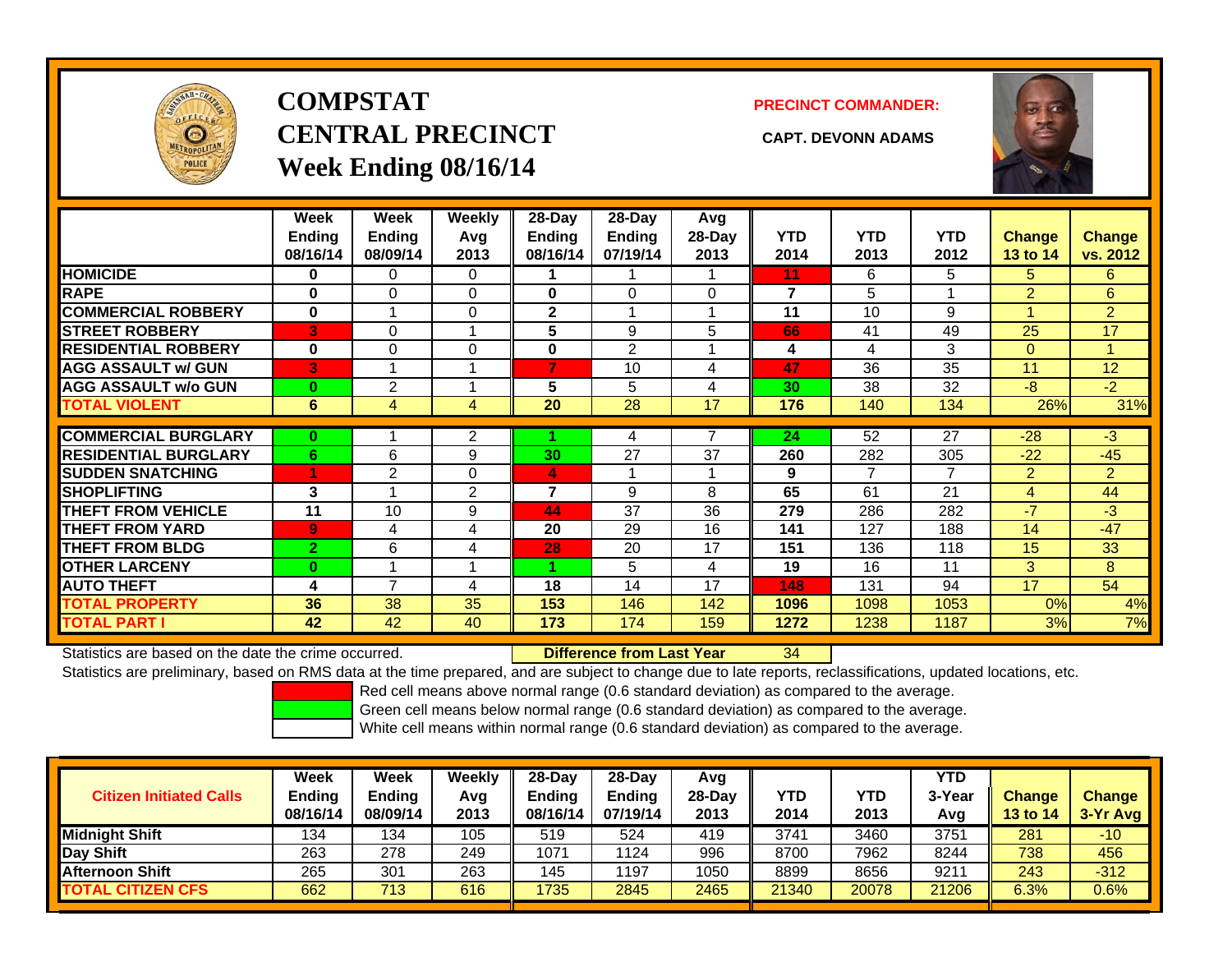

## **COMPSTATSOUTHSIDE PRECINCT** CAPT. TERRY SHOOP **Week Ending 08/16/14**

### **PRECINCT COMMANDER:**



|                             | Week<br><b>Ending</b><br>08/16/14 | Week<br><b>Ending</b><br>08/09/14 | Weekly<br>Avg<br>2013 | 28-Day<br><b>Ending</b><br>08/16/14 | 28-Day<br><b>Ending</b><br>07/19/14 | Avg<br>$28-Day$<br>2013 | <b>YTD</b><br>2014 | <b>YTD</b><br>2013 | <b>YTD</b><br>2012 | <b>Change</b><br>13 to 14 | <b>Change</b><br>vs. 2012 |
|-----------------------------|-----------------------------------|-----------------------------------|-----------------------|-------------------------------------|-------------------------------------|-------------------------|--------------------|--------------------|--------------------|---------------------------|---------------------------|
| <b>HOMICIDE</b>             | $\bf{0}$                          | $\mathbf{0}$                      | 0                     | $\bf{0}$                            | 0                                   | $\Omega$                |                    | 3                  | 0                  | $-2$                      |                           |
| <b>RAPE</b>                 |                                   | $\Omega$                          | 0                     | $\overline{\mathbf{2}}$             | $\Omega$                            |                         | 4                  | $\overline{2}$     | 4                  | $\overline{2}$            | $\Omega$                  |
| <b>COMMERCIAL ROBBERY</b>   | 1                                 | 0                                 | 0                     |                                     | 4                                   | $\overline{2}$          | 14                 | 12                 | 26                 | 2                         | $-12$                     |
| <b>STREET ROBBERY</b>       | 4                                 | 4                                 |                       | 10                                  | 3                                   | 3                       | 36                 | 19                 | 35                 | 17                        |                           |
| <b>RESIDENTIAL ROBBERY</b>  |                                   | $\Omega$                          | $\Omega$              | 4                                   |                                     |                         | 10                 | 4                  | 7                  | 6                         | 3                         |
| <b>AGG ASSAULT w/ GUN</b>   | $\bf{0}$                          | $\Omega$                          | 0                     | $\bf{0}$                            | и                                   |                         | 5                  | 9                  | 9                  | $-4$                      | -4                        |
| <b>AGG ASSAULT w/o GUN</b>  | $\bf{0}$                          | $\Omega$                          | $\Omega$              | $\mathbf 2$                         | 0                                   | 2                       | 10                 | 22                 | 18                 | $-12$                     | $-8$                      |
| <b>TOTAL VIOLENT</b>        | $\overline{7}$                    | 4                                 | $\overline{2}$        | 19                                  | 9                                   | 10                      | 80                 | 71                 | 99                 | 13%                       | $-19%$                    |
|                             |                                   |                                   |                       |                                     |                                     |                         |                    |                    |                    |                           |                           |
| <b>COMMERCIAL BURGLARY</b>  | $\bf{0}$                          | $\overline{2}$                    |                       | 3                                   | $\overline{2}$                      | 4                       | 25                 | 35                 | 49                 | $-10^{-}$                 | $-24$                     |
| <b>RESIDENTIAL BURGLARY</b> | 8                                 | $\overline{2}$                    | 8                     | 18                                  | 12                                  | 31                      | 141                | 245                | 233                | $-104$                    | $-92$                     |
| <b>SUDDEN SNATCHING</b>     | и                                 |                                   | 0                     | $\overline{2}$                      | 0                                   |                         | 9                  | 7                  | $\overline{7}$     | 2                         | $\overline{2}$            |
| <b>SHOPLIFTING</b>          | 13                                | 16                                | 15                    | 52                                  | 35                                  | 58                      | 420                | 439                | 447                | $-19$                     | $-27$                     |
| <b>THEFT FROM VEHICLE</b>   | 17                                | 12                                | $\overline{7}$        | 49                                  | 36                                  | 28                      | 223                | 245                | 261                | $-22$                     | $-38$                     |
| <b>THEFT FROM YARD</b>      | 4                                 | 6                                 | 2                     | 16                                  | 12                                  | 8                       | 79                 | 70                 | 118                | 9                         | $-39$                     |
| <b>THEFT FROM BLDG</b>      | $\overline{2}$                    | 6                                 | 5                     | 22                                  | 24                                  | 19                      | 130                | 171                | 163                | $-41$                     | $-33$                     |
| <b>OTHER LARCENY</b>        | $\overline{2}$                    |                                   |                       | 5                                   | $\overline{2}$                      | 4                       | 23                 | 30                 | 17                 | $-7$                      | 6                         |
| <b>AUTO THEFT</b>           | 1                                 | 5                                 | $\overline{2}$        | 9                                   | 4                                   | 9                       | 58                 | 85                 | 105                | $-27$                     | $-47$                     |
| <b>TOTAL PROPERTY</b>       | 48                                | 51                                | 41                    | 176                                 | 127                                 | 163                     | 1108               | 1327               | 1400               | $-17%$                    | $-21%$                    |
| <b>TOTAL PART I</b>         | 55                                | 55                                | 43                    | 195                                 | 136                                 | 173                     | 1188               | 1398               | 1499               | $-15%$                    | $-21%$                    |

Statistics are based on the date the crime occurred. **Difference from Last Year** 

-210

Statistics are preliminary, based on RMS data at the time prepared, and are subject to change due to late reports, reclassifications, updated locations, etc.

Red cell means above normal range (0.6 standard deviation) as compared to the average.

Green cell means below normal range (0.6 standard deviation) as compared to the average.

| <b>Citizen Initiated Calls</b> | Week<br><b>Ending</b><br>08/16/14 | <b>Week</b><br><b>Ending</b><br>08/09/14 | Weekly<br>Avg<br>2013 | $28-Dav$<br><b>Ending</b><br>08/16/14 | $28-Day$<br><b>Ending</b><br>07/19/14 | Avg<br>$28-Day$<br>2013 | YTD<br>2014 | YTD<br>2013 | YTD<br>3-Year<br>Avg | <b>Change</b><br><b>13 to 14</b> | <b>Change</b><br>3-Yr Avg |
|--------------------------------|-----------------------------------|------------------------------------------|-----------------------|---------------------------------------|---------------------------------------|-------------------------|-------------|-------------|----------------------|----------------------------------|---------------------------|
| <b>Midnight Shift</b>          | 92                                | 107                                      | 86                    | 408                                   | 479                                   | 343                     | 2954        | 2756        | 2975                 | 198                              | $-21$                     |
| Day Shift                      | 267                               | 286                                      | 238                   | 1080                                  | 1074                                  | 950                     | 8322        | 7592        | 8244                 | 730                              | 78                        |
| <b>Afternoon Shift</b>         | 260                               | 287                                      | 244                   | 1094                                  | 1140                                  | 976                     | 8296        | 7823        | 8289                 | 473                              |                           |
| <b>TOTAL CITIZEN CFS</b>       | 619                               | 680                                      | 567                   | 2582                                  | 2693                                  | 2269                    | 19572       | 18171       | 19508                | 7.7%                             | 0.3%                      |